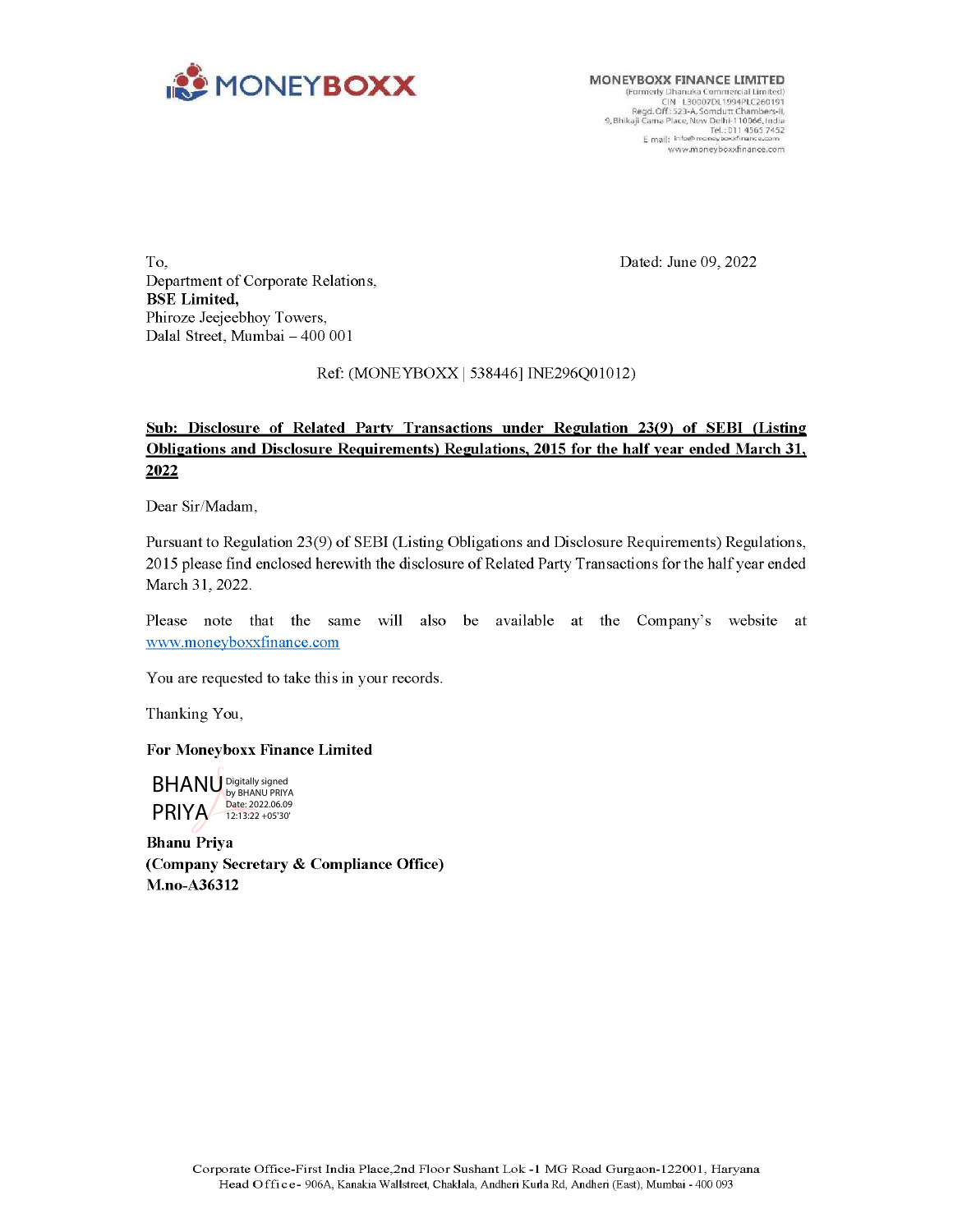# (in Lakhs)

|                     |                                                      | Details of the                                                                               |                                                                                                                                                                                       |                                           |                                                                                   |                                                              |                                                                                                                                     |                                                                 |                                               |                                                                                                      |                                                                                      |                                                                                                                                           |              |                                                                         |                                                                          |               |                                       | Annexure-I<br>(in Lakhs)<br>Additional disclosure of related party transactions - applicable only in case the related party transaction relates to<br>loans, inter-corporate deposits, advances or investments made or given bythe listed entity/subsidiary. These details<br>need to be disclosed only once, during the reporting period when such transaction was undertaken. |
|---------------------|------------------------------------------------------|----------------------------------------------------------------------------------------------|---------------------------------------------------------------------------------------------------------------------------------------------------------------------------------------|-------------------------------------------|-----------------------------------------------------------------------------------|--------------------------------------------------------------|-------------------------------------------------------------------------------------------------------------------------------------|-----------------------------------------------------------------|-----------------------------------------------|------------------------------------------------------------------------------------------------------|--------------------------------------------------------------------------------------|-------------------------------------------------------------------------------------------------------------------------------------------|--------------|-------------------------------------------------------------------------|--------------------------------------------------------------------------|---------------|---------------------------------------|---------------------------------------------------------------------------------------------------------------------------------------------------------------------------------------------------------------------------------------------------------------------------------------------------------------------------------------------------------------------------------|
| S. No               | Name                                                 | party (listed<br>entity<br>/subsidiary)<br>entering into<br>the<br>transaction<br><b>PAN</b> | Name                                                                                                                                                                                  | Details of the counterparty<br><b>PAN</b> | Relatio<br>nship<br>of the<br>counter<br>party<br>with<br>the<br>listed<br>entity | <b>Type</b><br>оf<br>relate<br>d<br>party<br>transa<br>ction | Value of the<br>related party<br>transaction<br>as approved<br>by the audit<br>committee                                            | Value of<br>transactio<br>nduring<br>the<br>reporting<br>period | In case monies<br>Openin<br>9<br>balanc<br>e. | aredue to either<br>party as a result<br>of the transaction<br>Closin<br>g<br>balanc<br>$\mathbf{e}$ | <b>Nature</b><br>of<br>indebt<br>edness<br>(Ioan/<br>issuan<br>ce of<br>debt/<br>any | In case any financial<br>indebtednessis incurred<br>to make or give loans,<br>inter-corporate deposits,<br>advancesor investments<br>Cost | Tenure       | Nature (loan/<br>advance/ inter-<br>corporate<br>deposit/<br>investment | <b>Interes</b><br>tRate<br>(%)                                           | <b>Tenure</b> | Secured/<br>unsecurea                 | Details of the loans, inter-corporate deposits, advances orinvestments<br>Purpose for which the fundswill<br>be utilised by the ultimate<br>recipient of funds (end-<br>usage)                                                                                                                                                                                                  |
| 1.<br>2.            | Finance<br>Limited<br>ХX<br>Finance<br>Limited       | 892N                                                                                         | Moneybo AAACD8 Moneyboxx AALCM58 Holding<br>xx 892N Capital 05B Company<br>Capital<br>Private<br>Limited<br>Moneybo AAACD8 Moneyboxx AALCM58 Holding<br>Capital<br>Private<br>Limited | 05B                                       | or its<br>subsidi<br>ary<br>Company<br>Company                                    | Office<br>Rent<br>paid<br>Fee                                | As approved by<br>the Audit<br>Committee<br>Board.<br>Corporate As approved by<br>Guaranteethe Audit<br>Committee<br>/Board.        | 0.15<br>$14.75$ (corporate N.A.<br>Guarantee fee-<br>One time)  | N.A.                                          | N.A.<br>N.A.                                                                                         | other<br>etc.)<br>N.A.<br>N.A.                                                       | $NA$ .<br>N.A.                                                                                                                            | NA.<br>N.A.  | NA.<br>NA.                                                              | N.A.<br>In terms of N.A.<br>the Audit<br>Committee<br>Approval           | N.A.          | NA<br>N.A.                            | N.A.<br>For the purpose of availing term loans<br>from various financial instiutions                                                                                                                                                                                                                                                                                            |
| $\boxed{3}$ .<br>4. | XX<br>Finance<br>Limited<br>XX<br>Finance<br>Limited | 892N<br>892N                                                                                 | Moneybo AAACD8 Moneyboxx AALCM58 Holding<br>Capital<br>Private<br>Limited<br>Moneybo AAACD8 Mr. Uma<br>Shankar<br>Paliwal                                                             | 05B                                       | Company<br>Independen Sitting<br>t Director Fee                                   | advances<br>taken that<br>are repaid<br>Interest<br>paid     | Loan and As approved by<br>the Audit<br>Committee<br>/Board.<br>$\sim$<br>In line with limits,<br>as approved by<br>the NRC /Board. | 150.00<br>0.50<br>3.30                                          | N.A.<br>N.A.                                  | N.A.<br>N.A.                                                                                         | N.A.<br>N.A.                                                                         | $NA$ .<br>N.A.                                                                                                                            | N.A.<br>N.A. | Loan<br>NA.                                                             | the Audit $\theta$ the Audit Audit<br>Approval Approval Approval<br>N.A. | N.A.          | Committee Committee Committee<br>N.A. | In terms of In terms of In terms of the Business Purpose<br>N.A.                                                                                                                                                                                                                                                                                                                |



Digitally signed by BHANU PRIYA Date: 2022.06.09 12:13:52 +05'30'